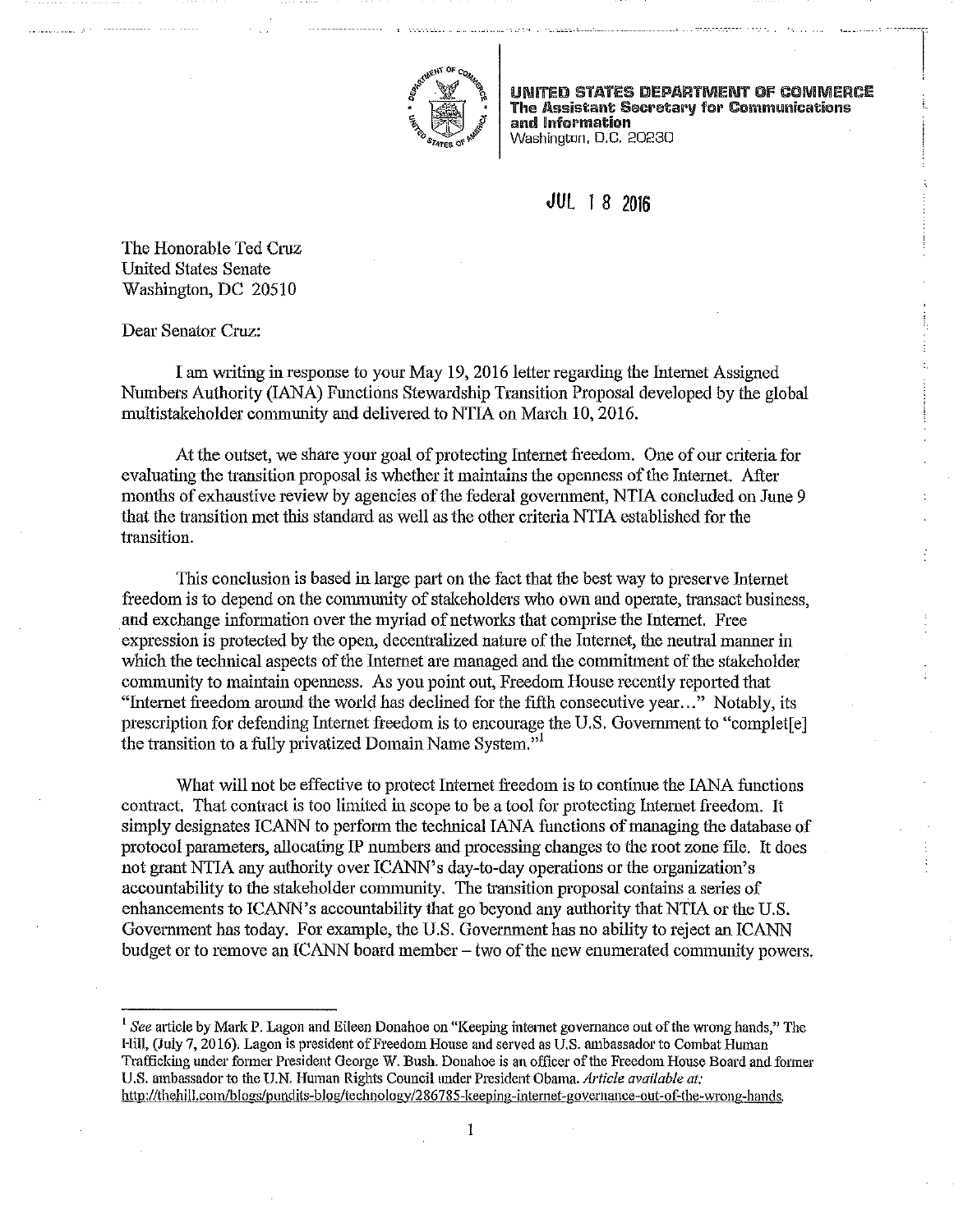Extending the contract, as you ask us to do, could actually lead to the loss of Internet freedom we all want to maintain. The potential for serious consequences from extending the contract beyond the time necessary for ICANN to complete implementation of the transition plan is very real and has implications for ICANN, the multistakeholder model, and the credibility of the United States in the global community.

Privatizing the domain name system has been a goal of Democratic and Republican administrations since 1997. Prior to our 2014 announcement to complete the privatization, some governments used NTIA's continued role with the IANA functions to justify their demands that the United Nations, the International Telecommunication Union (ITU) or some other body of governments should talce control over the domain name system. Failing to follow through on the transition or unilaterally extending the contract will only embolden those authoritarian regimes that routinely advocate for government-led or intergovernmental management of the futemet via the United Nations. Former Homeland Security Secretary Michael Chertoff and retired Vice Chairman of the Joint Chiefs of Staff James Cartwright recently noted the risks that would come with rejecting or delaying the transition, writing as follows:

To reject or even delay the transition would be a gift to those govenunents threatened by a free and open Internet. The multistakeholder model is exactly what has allowed policy to keep pace with the Internet's rapid growth. The proposal includes all voices and is built on a foundation of transparency and accountability. It is a quintessentially American policy. When our values of freedom and democracy spread around the world and are shared by others, we are more secure at home and the world is more stable. We support this stewardship transition, as it will pave the way for American values and the free and open Internet around the world.<sup>2</sup>

Additionally, the Global Commission on Internet Governance, comprised of leading experts around the world, called upon the U.S. Government to adopt the proposal and to meet the September 2016 target date for the transition of the lANA functions. In the words of the Global Commission: "Failure to do so will send the wrong message to the international community, increase distrust, and will likely encomage some governments to pursue their own national or even regional Internets."<sup>3</sup>

The global Intemet community, comprised of businesses, technical expetis, and public interest groups, support this transition and want to see the United States follow through on its long-standing, well-considered commitment to privatize the domain name system.<sup>4</sup> Your letter

<sup>2</sup>*See* article by Michael Chertoff and James Cartwright on "How to Keep the Internet Free and Open," Politico, (June 8, 2016) at: http://www.politico.com/agenda/story/2016/06/keep-internet-free-and-open-icann-000140.<br><sup>3</sup> *See* statement by the Global Commission on Internet Governance at:

http://www.broadcastingcable.com/news/washington/ntia-praised-domain-name -sign/157184.<br><sup>4</sup> For example, the Internet Association, Computer & Communications Industry Association and Internet Infrastructure Coalition stated, "The internet economy applauds NTIA for its deliberative and thorough work **reviewing the ICANN transition proposals to ensure its principles for a successful transition are met. Our**  organizations agree that the proposals to transition ICANN from U.S. Government stewardship to a bottom-up, multistakeholder model satisfy NTIA principles and provide the internet with the best path forward for selfgovernance. It is important that Congress not artificially stow down the transition beyond the September 30 expiration ofthe current lANA contract." *See* NTIA Blog "What They are Saying: Reaction to NTIA's Assessment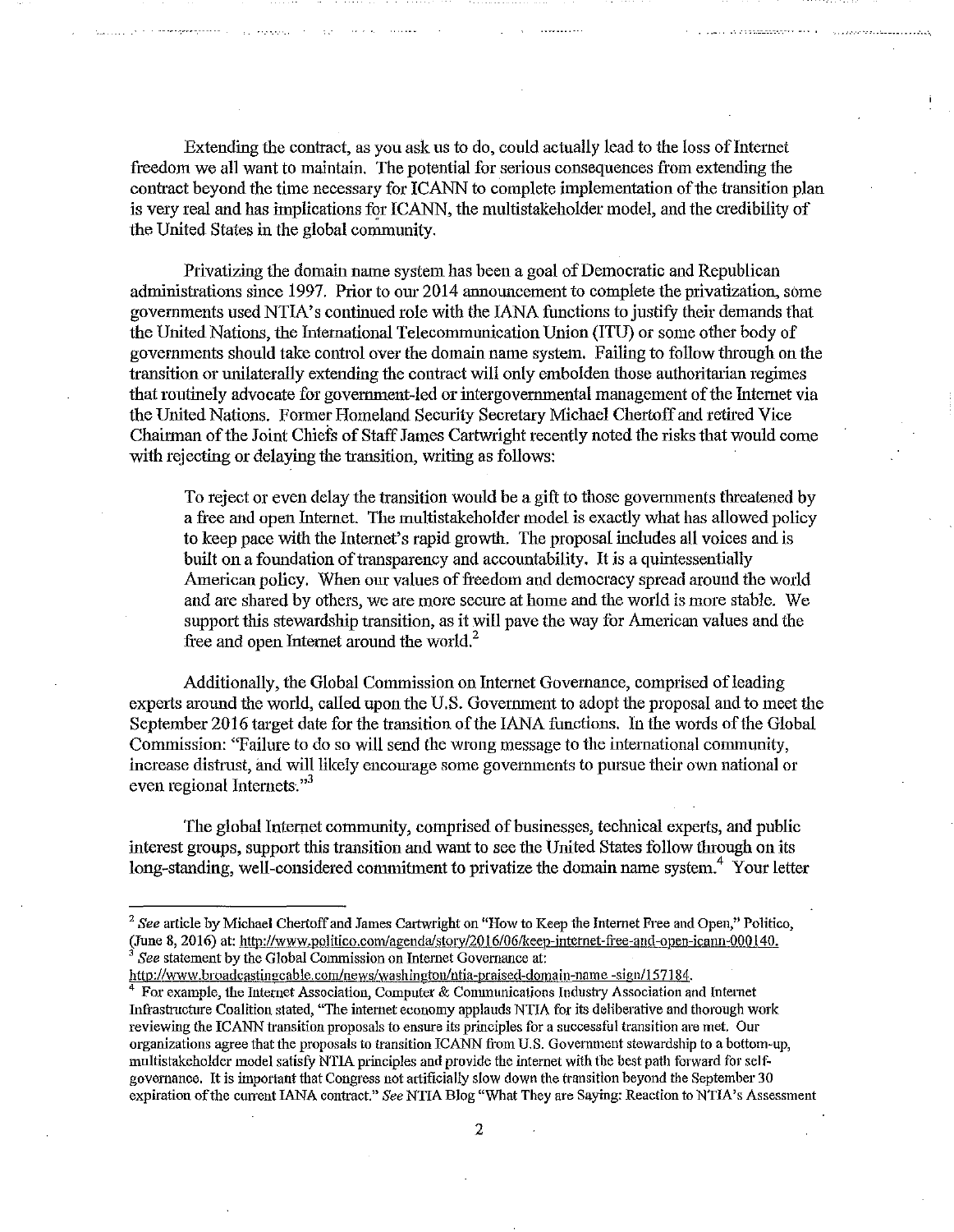reaches a different conclusion and appears to be based on a misunderstanding of the transition proposal. We respond to each concern below and of course are willing to meet with you and your staff members to provide more education on the plan at any time.

First, your claim that "ICANN's proposal significantly increases the power of foreign govenunents," is simply not true. The transition proposal does not expand the role of governments vis-à-vis other stakeholders. The bylaws retain the prohibition on government officials serving as voting board members. The role of governments in ICANN policymaking remains advisory. Under the transition plan, governments will continue, through the Governmental Advisory Committee (GAC), to provide input to the Board in the normal course of business. And, as is currently the case, the Board will be able to reject GAC advice. Today, the Board does give special consideration to consensus GAC advice. The proposal codifies this current practice through a bylaw change that limits this Board deference to consensus advice specifically defined as advice to which no one country formally objects. The threshold for rejecting snch GAC consensus advice does increase from 50 percent to 60 percent, but given the codification of "consensus" in the bylaws, this standard only applies to advice from governments to which no government, including the United States, has objected. Given that fact, we would want and expect the Board always to accept consensus GAC advice and never reject it, regardless of the threshold.

The GAC has the potential to participate in the Empowered Community, but only at a level commensurate with other stakeholders. Notably, the GAC cannot unilaterally exercise the community powers. Moreover, the bylaws expressly prohibit the GAC from participating in the community powers when the issue in contention is a Board action on GAC advice.

The GAC has not yet decided whether it will participate in any exercise of community powers. The current position of the U.S. Government, shared by many other nations, is that the GAC should not participate in any exercise of the community powers. To do so risks converting the GAC's role from that of an expert body providing public policy advice to the Board into an operational role for which the GAC is not organized and at which the GAC likely could not be effective. Accordingly, absent a unique and extreme set of facts, the U.S. Government presumptively will oppose any invitation to the GAC to join other parts of the ICANN multistakeholder community to exercise any of the community powers.

Second, your claim that "the proposal to insert into ICANN's bylaws an undefined commitment to respect 'internationally recognized human rights; would open the door to the regulation of content" does not acknowledge the constraints placed on ICANN in its bylaws. Including a connnitment to human rights in the ICANN bylaws does not encourage the organization to go beyond its constituency and limited mission. The plan makes it clear that whatever the commitment to internationally recognized human rights, it will be constrained by the mission and core values set forth in the ICANN bylaws. Accordingly, elaborating on the commitment through Work Stream 2 will not lead to an expansion of ICANN's mission or scope beyond the stable and secure operation of the domain name system.

of the IANA Stewardship Transition Proposal" at: https://www.ntia.doc.gov/blog/2016/what-they-re-saying**reaction-ntia-s-assessment-iana-stewardship-transition-proposal.**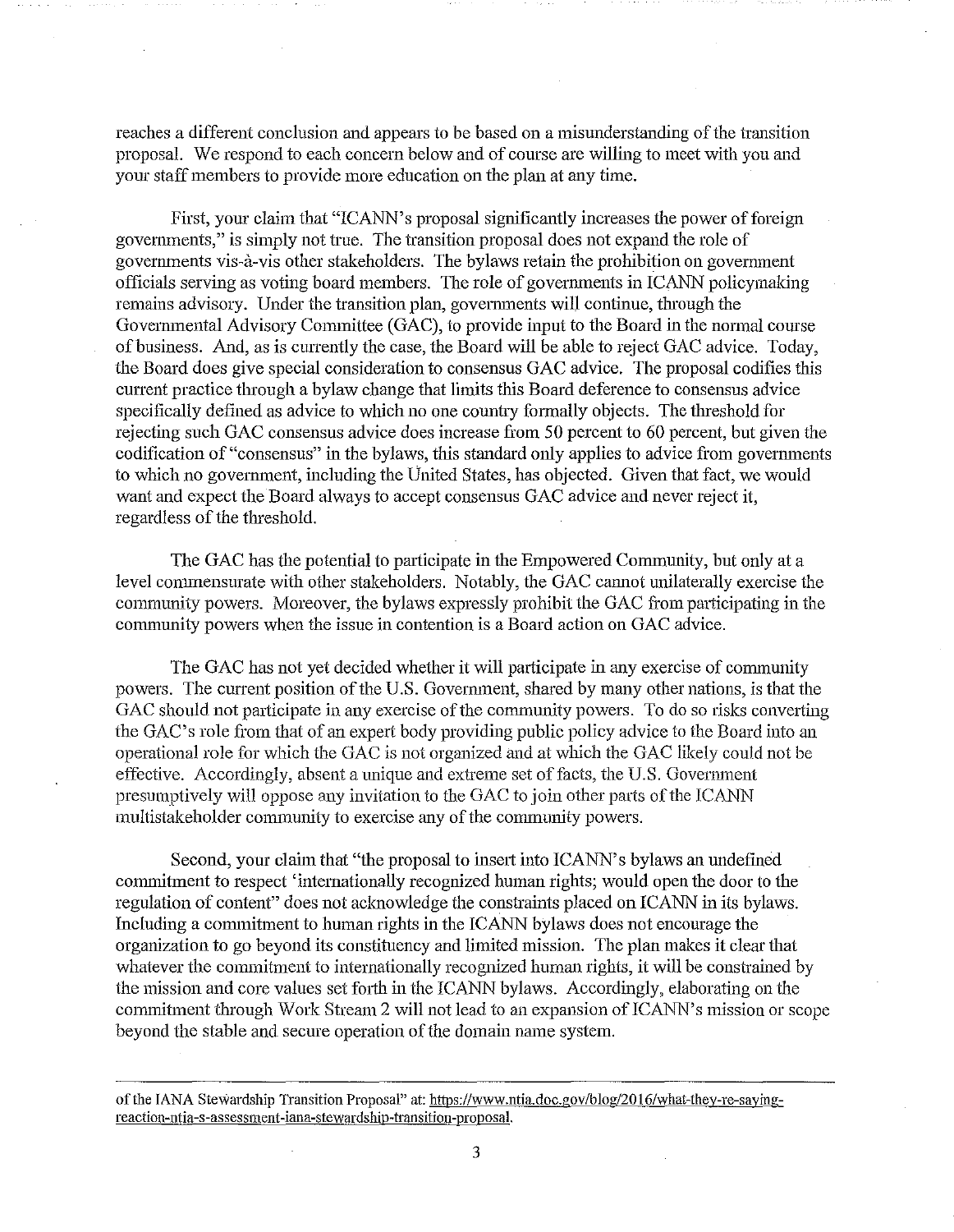Third, you claim that "neither Congress nor the administration knows with absolute certainty if the lANA transition would include the transfer of government property." In fact, there would be no transfer of government property when the IANA functions contract ends. Based on a thorough legal review conducted by Department of Commerce lawyers last year in response to a similar question raised by Congressmen Sensenbrenner and Duffy, we reported that termination of NTIA's contract with ICANN would not result in the transfer of government property because there is no evidence that the Department ever provided government property to ICANN or that contract termination would cause the transfer of government property to ICANN.<sup>6</sup> Each of NTIA's contracts with ICANN related to the IANA functions required the contractor to furnish the necessary personnel, material, equipment, services, and facilities to perform the lANA functions. As you note, the Govermnent Accountability Office (GAO) is reviewing this issue. In response to questions from GAO legal counsel, the General Counsel of the Department of Commerce infonned GAO on December 15, 2015, that, in the Department's view, the termination ofNTIA's contract with ICANN would not result in the transfer of U.S. Government property and the authoritative root zone file is not U.S. Government property. NTIA and the Department of Commerce are working closely with GAO on its review and will continue to do so; however, the Department's views on this question are clear.

Fourth, your concern that ICANN "may consider moving its headquarters outside the United States to escape U.S. law" after the transition does not account for the fact that the stakeholder community has spent the last two years building an accountability regime for ICANN that, at its core, relies on California law and on ICANN to remain a California corporation. Article XVIII of ICANN's bylaws confirms that "the principal office for the transaction of the business of ICANN shall be in the County of Los Angeles, State of California, United States of America."<sup>7</sup> ICANN's Board cannot change this bylaw over the objection of the stakeholder community. In addition, ICANN's Articles of Incorporation already state that ICANN "is organized under California Nonprofit Public Benefit Corporation Law."<sup>8</sup> Changes to the Articles of Incorporation now require support of a 75 percent majority of the empowered community.

There is no serious likelihood that Work Stream 2 will malce any recommendation on the location of ICANN's headquarters. The matters to be dealt with in Work Stream 2 relate to other jurisdictional issues, such as what law should apply to contract disputes and in which courts parties can seek to litigate claims against ICANN. Every multinational corporation headquartered in the U.S. faces these questions and ICANN is no exception. The fact that there may be individual stakeholders who cling to the false hope that ICANN might someday move out of the United States is not evidence that ICANN has "deferred to an unspecified point in the future" the question of its headquarters location. ICANN is a California corporation and will remain so.

<sup>&</sup>lt;sup>5</sup> The reference to the 2000 GAO report mentioned in your letter regarding U.S. Government property appears to be **focused on the authoritative root server which is not part of the lANA functions contract. It is part of a Cooperative Agreement with Verisign.** 

<sup>&</sup>lt;sup>6</sup> Letter from NTIA to Congressmen Sensenbrenner and Duffy with enclosure sent June 11, 2015.

*<sup>7</sup> See* Bylaws for Internet Corporation for Assigned Names and Numbers (ICANN), as adopted by the ICANN Board (May 27, 2016) *available at: https://www.jcann.org/en/system/files/files/adopted-bylaws-27may16-en.pdf.* 

*See Articles of Incorporation of ICANN (as revised November 21, 1998) <i>available at:* **https://www.icann.org/resources/pages/governance/articles-en.**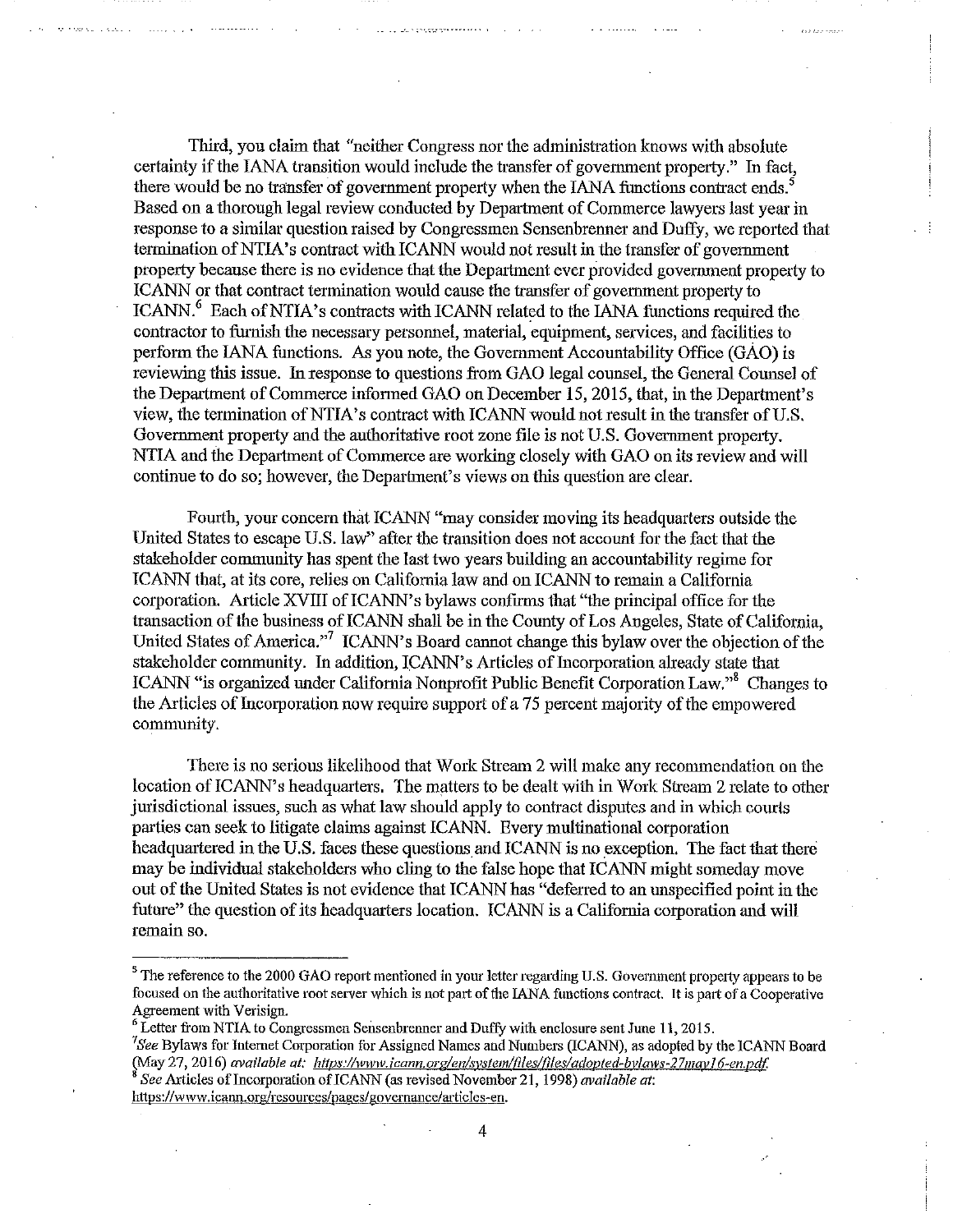Fifth, your contention that "this proposal will only further embolden an unaccountable ICANN board, which post-transition will only be beholden to a multi-stakeholder community that has unfortunately shown either an unwillingness or inability to hold the board accountable for its own promises" is not supported by the facts. As you point out, ICANN's former CEO promised at a 2015 hearing that once the community and the stakeholders present the Board with a consensus proposal, the Board would transmit it to NTIA without change. That is exactly what happened on March 10, 2016. Prior to the chartering organizations' affirming their support for the plan that week at meetings in Morocco, there was no final plan. Moreover, there was never any promise from the Board that its members would not participate in the process to develop a plan as your letter seems to imply. In fact, ICANN board members are themselves important stalceholders and their participation in the process was not only expected and encouraged, it was necessary for the community as a whole to arrive at a sound, final proposal.

The proposal that Heritage Fouodation cites, and that you reference in your letter, was not a final proposal. It did not have the broad support of stakeholders outside of the working group, as was evidenced when the full ICANN community convened in Dublin last fall. Most important, the proposed draft plan proposed such a radical restructuring of ICANN that it might well have failed to satisfy NTIA's criteria that the proposal had to maintain the security and stability of the domain name system. There is no basis given all these facts to conclude that the Board will not be held accountable post-transition.

At the end of your letter, you provide a list of other concerns that you believe have not been adequately addressed. While your letter does not describe the nature of your concerns, I will also address those issues here.

First, the futme operation and security of the U.S. Govemment-administered legacy toplevel domains (TLDs) of .mil and .gov are well-protected. The operation of and responsibility for the .mil and .gov domains are not impacted by the transition. ICANN cannot reassign the .mil, .gov, or the .edu, or .us domains, without the approval of the U.S. Government. However, to ease all concerns, NTIA and ICANN have reaffirmed that the U.S. Government is the sole administrator of .mil, .gov, .edu, and .us and that no change can be made to these domains without the express written approval of the U.S. Government.<sup>9</sup>

Second, your concems about ICANN's antitrust status are misplaced. The U.S. Government has conferred no antitrust immunity on ICANN for its new generic top level domain (gTLD) program or any other ICANN policy making functions through the lANA functions contract. ICANN's new gTLD program and its other policy making fuoctions are not part of the IANA functions services provided through the cmrent contract with the U.S. Department of Commerce. Moreover, as previously noted, NTIA has no oversight role or regulatory authority over ICANN. In its decision to move forward with the transition at this time, the U.S. Government did not identify any significant competitive issues relating to the proposed transition. Nonetheless, post-transition U.S. competition laws would apply to the conduct of ICANN and its constituent groups in their policymaking activities just as they do today and to the same extent as those laws now apply to other private entities.

<sup>&</sup>lt;sup>9</sup> See letters at: https://www.ntia.doc.gov/page/exchange-letters-us-government-administered-tids.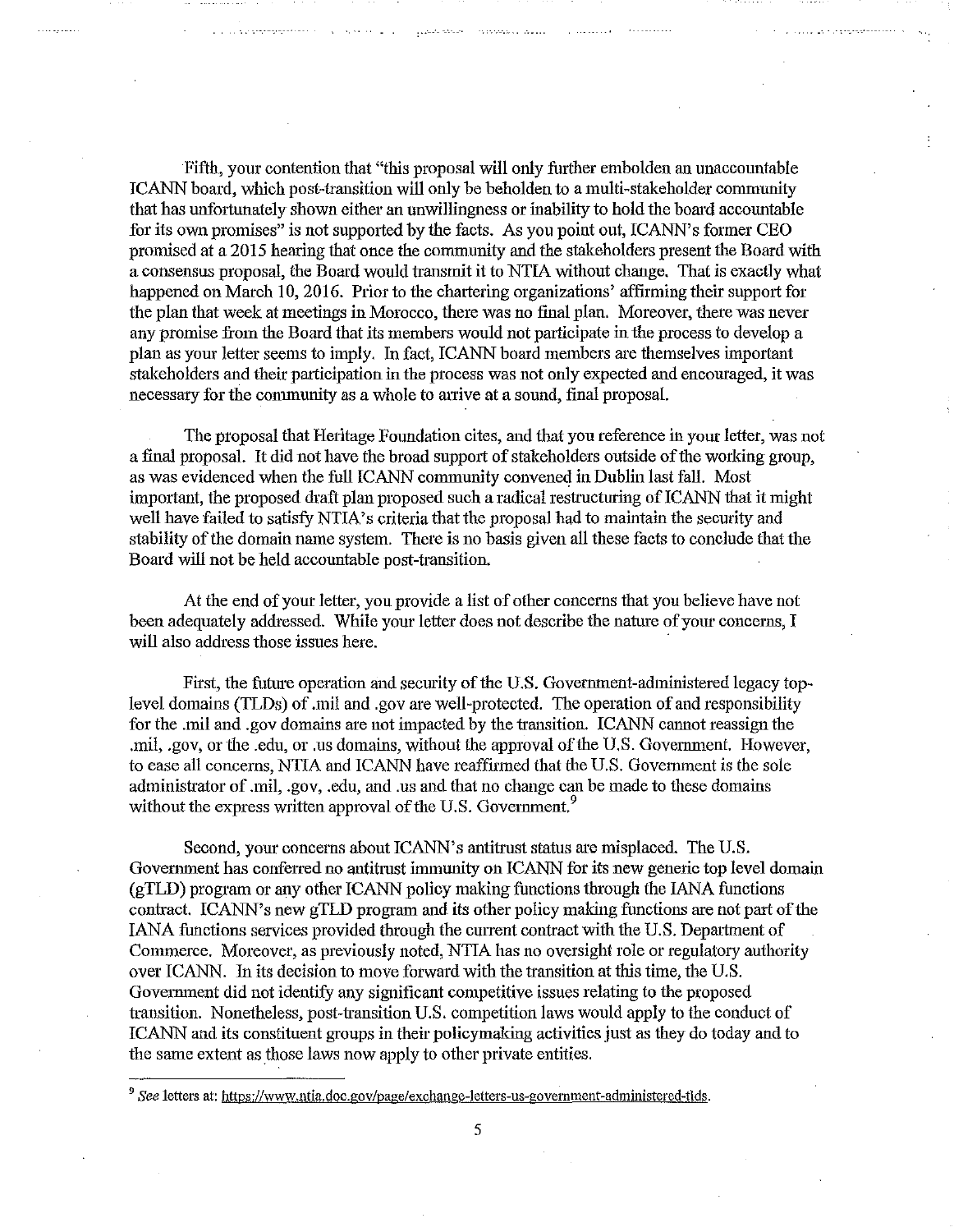Third, ICANN currently has no authority to impose global taxes and will not have that ability post the transition. The fees that registry and registrars pay ICANN are established in commercially negotiated contracts which are reviewed by the multistakeholder community. In addition, ICANN is not involved in setting the fees Internet users or domain name registrants pay. Domain name registry and registrars in the content of commercial decisions set those prices.

In conclusion, we all agree that Internet freedom and a global interoperable Intemet that is secure and resilient for future generations is paramount for U.S. global policy. Free expression exists and flourishes ouline not because of perceived U.S. government oversight over the DNS system, or because of any asserted special relationship that the United States has with ICANN. Global stakeholders active in the operation and governance of the lntemet understand these facts, which is why civil society leaders and others support the proposal and agree that the lANA transition is the best way to ensure the continued functionality of the global Internet.

I also want to assure you that even after a transition, the United States Government would play an active leadership role in advocating for a free and open Intemet within ICANN and in all other international venues. I look forward to working with you as we identify, advocate, and implement the policies that will truly support a free and open Internet.

If you have any questions or need more information about matters described in this letter, please feel free to contact me or NTIA's Director of Congressional Affairs, Jim Wasilewski at (202) 482-1830.

Sincerely,

Sincerely,<br>Chemanue G. Strandling<br>Lawrence E. Strickling ()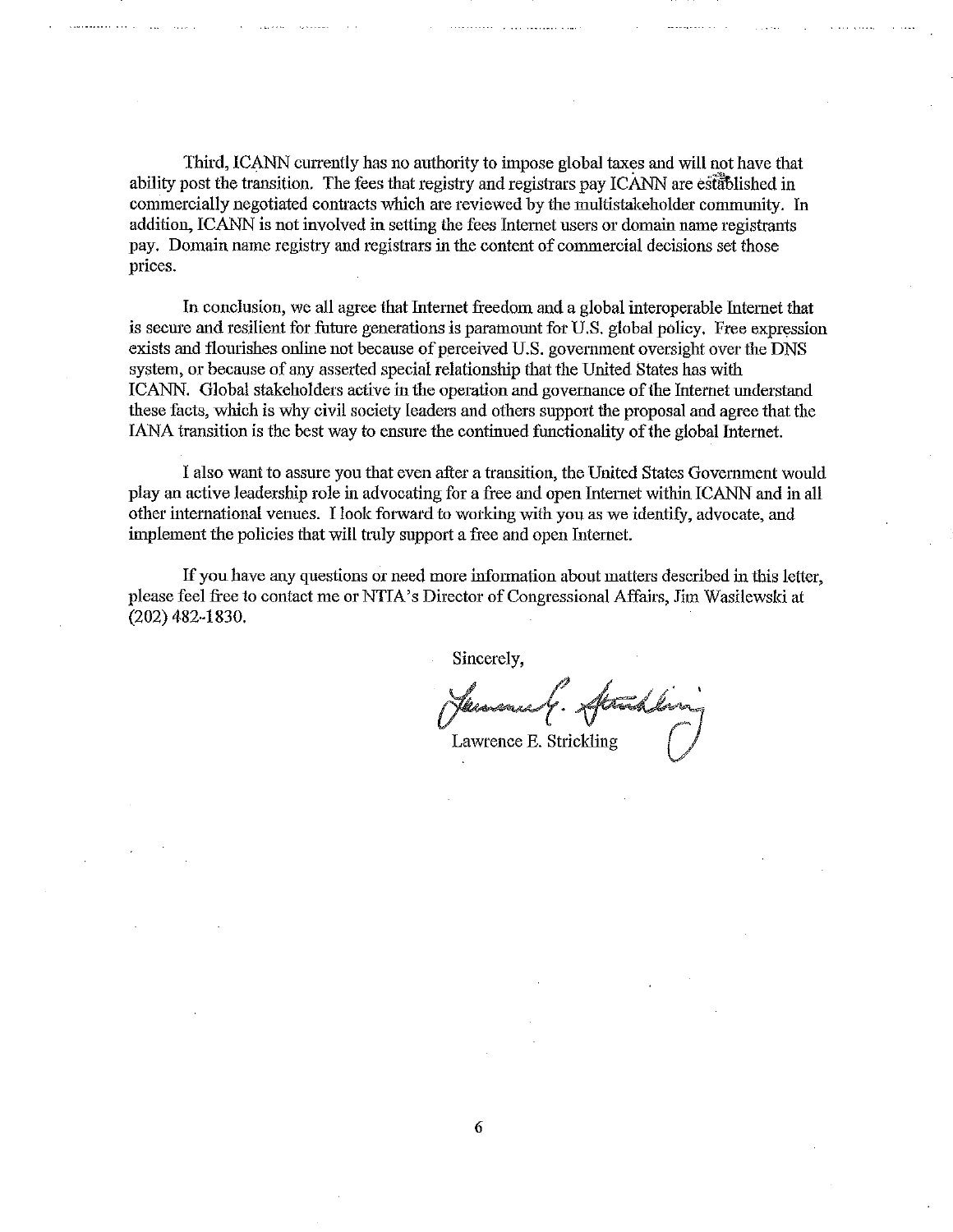

UNITED STATES DEPARTMENT OF COMMERCE The Assistant Secretary for Communications and Information Washington, D.C. 20230

## **JUL** 1 8 2016

The Honorable Michael S. Lee United States Senate Washington, DC 20510

Dear Senator Lee:

I am writing in response to your May 19, 2016 letter regarding the Internet Assigned Numbers Authority (lANA) Functions Stewardship Transition Proposal developed by the global multistalceholder community and delivered to NTIA on March 10, 2016.

At the outset, we share your goal of protecting Internet freedom. One of our criteria for evaluating the transition proposal is whether it maintains the openness of the Internet. After months of exhaustive review by agencies of the federal government, NTIA concluded on June 9 that the transition met this standard as well as the other criteria NTIA established for the transition.

This conclusion is based in large part on the fact that the best way to preserve Internet freedom is to depend on the community of stakeholders who own and operate, transact business, and exchange information over the myriad of networks that comprise the Internet. Free expression is protected by the open, decentralized nature of the Intemet, the neutral manner in which the technical aspects of the Internet are managed and the commitment of the stakeholder community to maintain openness. As you point out, Freedom House recently repotted that "Intemet freedom around the world has declined for the fifth consecutive year ... " Notably, its prescription for defending Internet freedom is to encourage the U.S. Government to "complet[e] the transition to a fully privatized Domain Name System."<sup>1</sup>

What will not be effective to protect Internet freedom is to continue the lANA functions contract. That contract is too limited in scope to be a tool for protecting Internet freedom. ·It simply designates ICANN to perform the technical IANA functions of managing the database of protocol parameters, allocating IP nnmbers and processing changes to the root zone file. It does not grant NTIA any authority over ICANN's day-to-day operations or the organization's accountability to the stalceholder community. The transition proposal contains a series of enhancements to ICANN's accountability that go beyond any authority that NTIA or the U.S, Govemment has today. For example, the U.S. Government has no ability to reject an ICANN budget or to remove an ICANN board member  $-$  two of the new enumerated community powers.

<sup>1</sup> See article by Mark P. Lagon and Eileen Donahoe on "Keeping internet governance out of the wrong hands," The **Hill, (July 7, 2016).** *Lagon ;s president of Freedom House and served as U.S. ambassador to Combat Human 7l'cifjicking under former President George* W: *Bush. Donahoe is an officer of the Freedom House Board andformer*  U.S. ambassador to the U.N. Human Rights Council under President Obama. Article available at: http://thehill.com/blogs/pundits-blog/technology/286785-keeping-internet-governance-out-of-the-wrong-hands.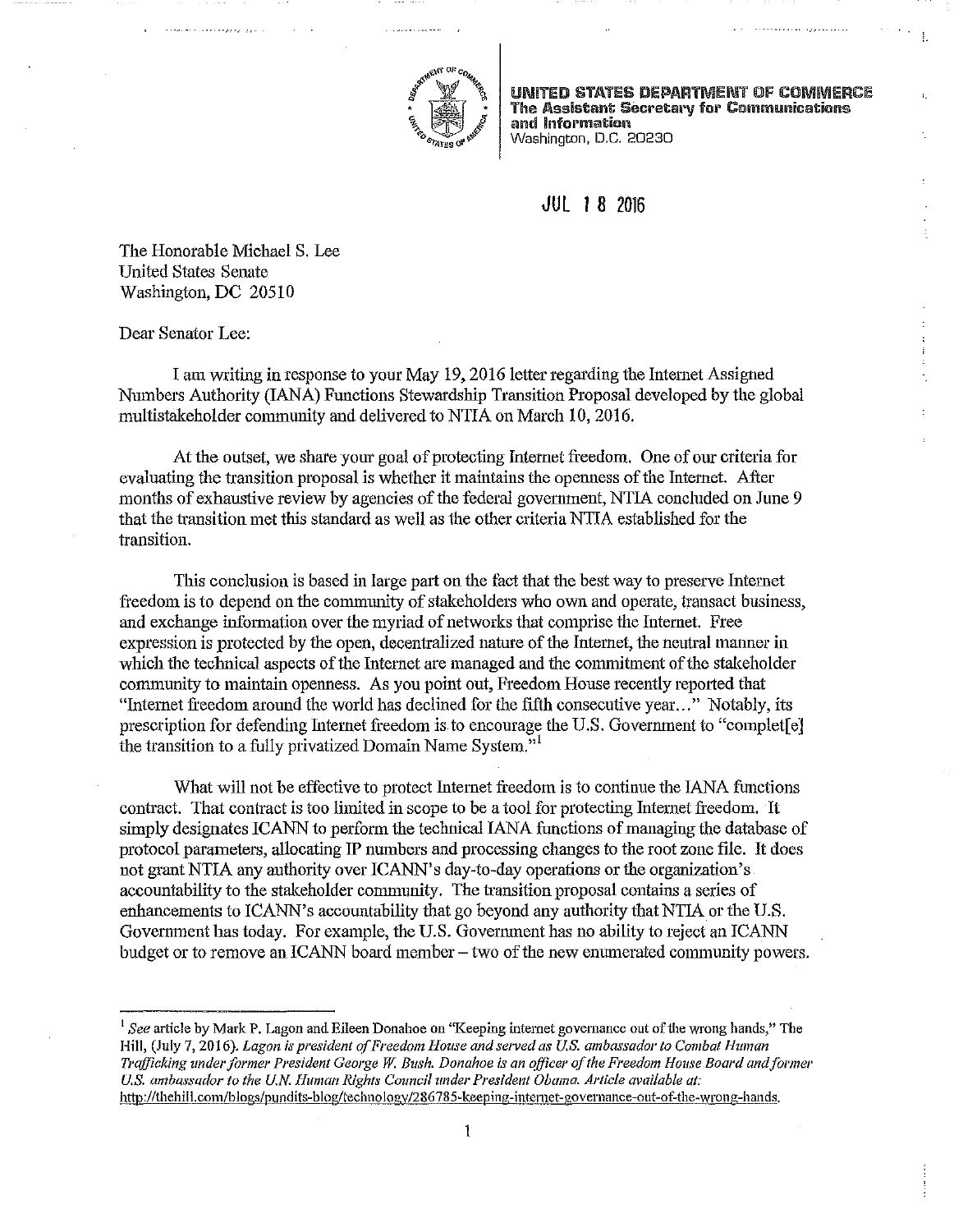Extending the contract, as you ask us to do, could actually lead to the loss of Internet freedom we all want to maintain. The potential for serious consequences from extending the contract beyond the time necessary for ICANN to complete implementation of the transition plan is very real and has implications for ICANN, the multistakeholder model, and the credibility of the United States in the global community.

Privatizing the domain name system has been a goal of Democratic and Republican administrations since 1997. Prior to our 2014 announcement to complete the privatization, some governments used NTIA' s continued role with the lANA functions to justify their demands that the United Nations, the International Telecommunication Union (ITU) or some other body of governments should take control over the domain name system. Failing to follow through on the transition or unilaterally extending the contract will only embolden those authoritarian regimes that routinely advocate for government-led or intergovernmental management of the Internet via the United Nations, Former Homeland Security Secretary Michael Chertoff and retired Vice Chairman of the Joint Chiefs of Staff James Cartwright recently noted the risks that would come with rejecting or delaying the transition, writing as follows:

To reject or even delay the transition would be a gift to those governments threatened by a free and open Intemet. The multistakeholder model is exactly what has allowed policy to keep pace with the Intemet' s rapid growth. The proposal includes all voices and is built on a foundation of transparency and accountability. It is a quintessentially American policy. When our values of freedom and democracy spread around the world and are shared by others, we are more secure at home and the world is more stable. We support this stewardship transition, as it will pave the way for American values and the free and open Internet around the world. $<sup>2</sup>$ </sup>

Additionally, the Global Commission on Internet Governance, comprised of leading experts around the world, called upon the U.S. Government to adopt the proposal and to meet the September 2016 target date for the transition of the IANA functions. In the words of the Global Commission: "Failure to do so will send the wrong message to the international community, increase distrust, and will likely encomage some governments to pursue their own national or even regional Internets."<sup>3</sup>

The global Internet community, comprised of businesses, technical experts, and public interest groups, support this transition and want to see the United States follow through on its long-standing, well-considered commitment to privatize the domain name system.<sup>4</sup> Your letter

<sup>2</sup>*See* article by Michael Chertoff and James Cattwright on "How to Keep the Intemet Free and Open," Politico, (June 8, 2016) at: http://www.politico.com/agenda/story/2016/06/keep-internet-free-and-open-icann-000140.<br><sup>3</sup> *See* statement by the Global Commission on Internet Governance at:

http://www.broadcastingcable.com/news/washin gton/ntia-praised-domain-name -sign/157184. 4 **For example, the Internet Association, Computer & Communications Industry Association and lntemet**  Infrastructure Coalition stated, 'The internet economy applauds NTIA for its deliberative and thorough work reviewing the ICANN transition proposals to ensure its principles for a successful transition are met. Our organizations agree that the proposals to transition ICANN from U.S. Government stewardship to a bottom-up, multistakeholder model satisfy NTIA principles and provide the internet with the best path forward for selfgovemance. It is important that Congress not artificially slow down the transition beyond the September 30 **expiration ofthe current lANA contract.,)** *See.NTIA* **Blog ((What They are Saying: Reaction to NTIA's Assessment**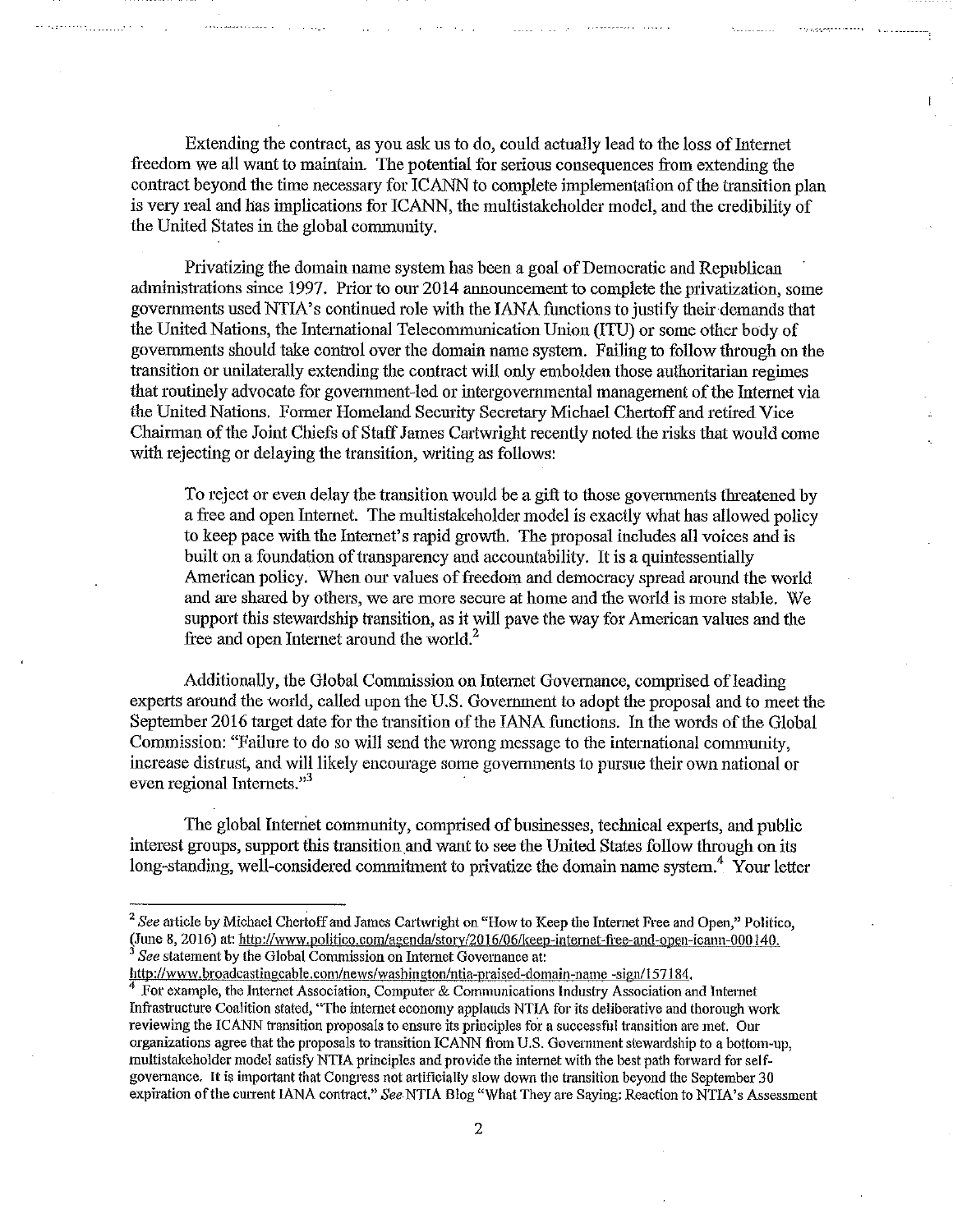reaches a different conclusion and appears to be based on a misunderstanding of the transition proposal. We respond to each concern below and of course are willing to meet with you and your staff members to provide more education on the plan at any time.

First, your claim that "ICANN's proposal significantly increases the power of foreign governments," is simply not true. The transition proposal does not expand the role of govermnents vis-a-vis other stakeholders. The bylaws retain the prohibition on govermnent officials serving as voting board members. The role of governments in ICANN policymaking remains advisory. Under the transition plan, govermnents will continue, through the Govermnental Advisory Committee (GAC), to provide input to the Board in the nonnal course of business. And, as is currently the case, the Bomd will be able to reject GAC advice. Today, the Board does give special consideration to consensus GAC advice. The proposal codifies this cunent practice through a bylaw change that limits this Board deference to consensus advice specifically defined as advice to which no one country formally objects. The threshold for rejecting such GAC consensus advice does increase from 50 percent to 60 percent, but given the codification of "consensus" in the bylaws, this standard only applies to advice from governments to which no govermnent, including the United States, has objected. Given that fact, we would want and expect the Board always to accept consensus GAC advice and never reject it, regardless of the threshold.

The GAC has the potential to participate in the Empowered Community, but only at a level commensurate with other stakeholders. Notably, the GAC cannot unilaterally exercise the connmmity powers. Moreover, the bylaws expressly prohibit the GAC from participating in the community powers when the issue in contention is a Board action on GAC advice.

The GAC has not yet decided whether it will participate **in** any exercise of community powers. The current position of the U.S. Government, shared by many other nations, is that the GAC should not participate in any exercise of the community powers. To do so risks converting the GAC's role from that of an expert body providing public policy advice to the Board into an operational role for which the GAC is not organized and at which the GAC likely could not be effective. Accordingly, absent a unique and extreme set of facts, the U.S. Govemment presumptively will oppose any invitation to the GAC to join other parts of the ICANN multistakeholder community to exercise any of the community powers.

Second, your claim that "the proposal to insert into ICANN' s bylaws an undefined commitment to respect 'intemationally recognized human rights; would open the door to the regulation of content<sup>3</sup> does not acknowledge the constraints placed on ICANN in its bylaws. Including a commitment to human rights in the ICANN bylaws does not encourage the organization to go beyond its constituency and limited mission. The plan makes it clear that whatever the commitment to internationally recognized human rights, it will be constrained by the mission and core values set forth in the ICANN bylaws. Accordingly, elaborating on the commitment through Work Stream 2 will not lead to an expansion of ICANN's mission or scope beyond the stable and secure operation of the domain name system.

of the IANA Stewardship Transition Proposal" at: https://www.ntia.doc.gov/blog/2016/what-they-re-saying**reaction-ntia-s-assessment-iana-stewardship-transition-proposal.**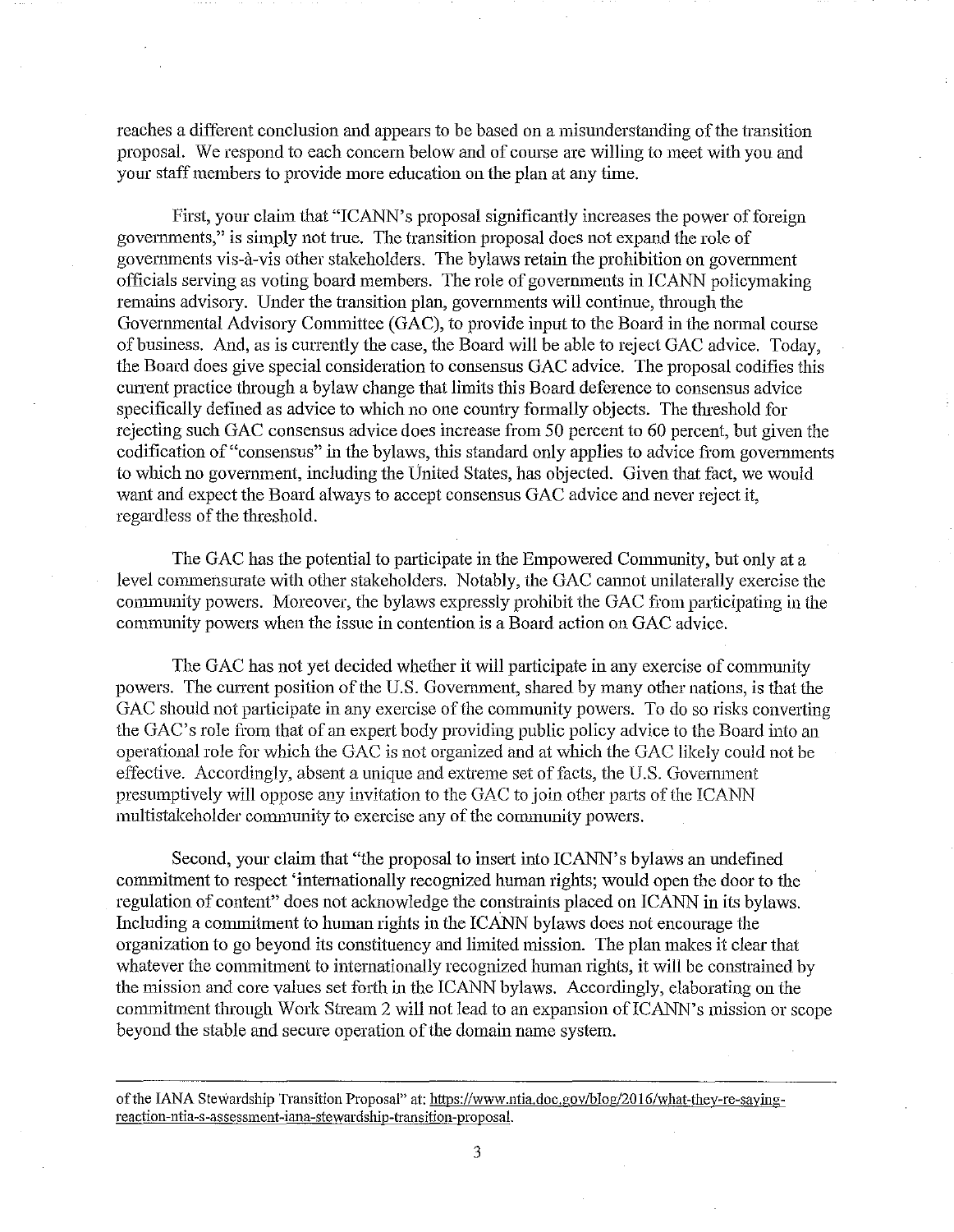Third, you claim that "neither Congress nor the administration knows with absolute certainty if the lANA transition would include the transfer of government property." In fact, there would be no transfer of government property when the IANA functions contract ends. Based on a thorough legal review conducted by Department of Commerce lawyers last year in response to a similar question raised by Congressmen Sensenbrenner and Duffy, we reported that termination of NTIA's contract with ICANN would not result in the transfer of government property because there is no evidence that the Department ever provided government property to ICANN or that contract termination would cause the transfer of government property to ICANN.<sup>6</sup> Each of NTIA's contracts with ICANN related to the IANA functions required the contractor to furnish the necessary personnel, material, equipment, services, and facilities to perform the IANA functions. As you note, the Govemment Accountability Office (GAO) is reviewing this issue. In response to questions from GAO legal counsel, the General Counsel of the-Department of Commerce informed GAO on December 15, 2015, that, in the Department's view, the termination ofNTIA's contract with ICANN would not result in the transfer of U.S. Govemment property and the authoritative root zone file is not U.S. Govemment property. NTIA and the Department of Commerce are working closely with GAO on its review and will continue to do so; however, the Department's views on this question are clear.

Fomih, your concern that ICANN "may consider moving its headquarters outside the United States to escape U.S. law" after the transition does not account for the fact that the stakeholder comrnmlity has spent the last two years building an accountability regime for ICANN that, at its core, relies on Califomia law and on ICANN to remain a California corporation. Article XVIII of ICANN's bylaws confirms that "the principal office for the transaction of the business of ICANN shall be in the County of Los Angeles, State of California, United States of America."<sup>7</sup> ICANN's Board cannot change this bylaw over the objection of the stakeholder community. In addition, ICANN's Articles of Incorporation already state that ICANN "is organized under California Nonprofit Public Benefit Corporation Law."<sup>8</sup> Changes to the Articles of Incorporation now require support of a 75 percent majority of the empowered community.

There is no serious likelihood that Work Stream 2 will make any recommendation on the location of ICANN's headquarters. The matters to be dealt with in Work Stream 2 relate to other jurisdictional issues, such as what law should apply to contract disputes and in which courts parties can seek to litigate claims against ICANN. Every multinational corporation headquartered in the U.S. faces these questions and ICANN is no exception. The fact that there may be individual stakeholders who cling to the false hope that ICANN might someday move out of the United States is not evidence that ICANN has "deferred to an unspecified point in the future" the question of its headquarters location. ICANN is a California corporation and will remain so.

(May 27, 2016) *available at: https://www.icann.org/en/system/files/files/adopted-bylaws-27may16-en.pdf.*<br><sup>8</sup> *See* Articles of Incorporation of ICANN (as revised November 21, 1998) *available at*:

**https://www.icann.org/resources/pages/governance/articles-en.** 

4

<sup>&</sup>lt;sup>5</sup> The reference to the 2000 GAO report mentioned in your letter regarding U.S. Government property appears to be **focused on the authoritative root server which** *is* **not part of the lANA functions contract. It is part of a Cooperative Agreement with Verisign.** 

<sup>&</sup>lt;sup>6</sup> Letter from NTIA to Congressmen Sensenbrenner and Duffy with enclosure sent June 11, 2015. *See* Bylaws for Internet Corporation for Assigned Names and Numbers (ICANN), as adopted by the ICANN Board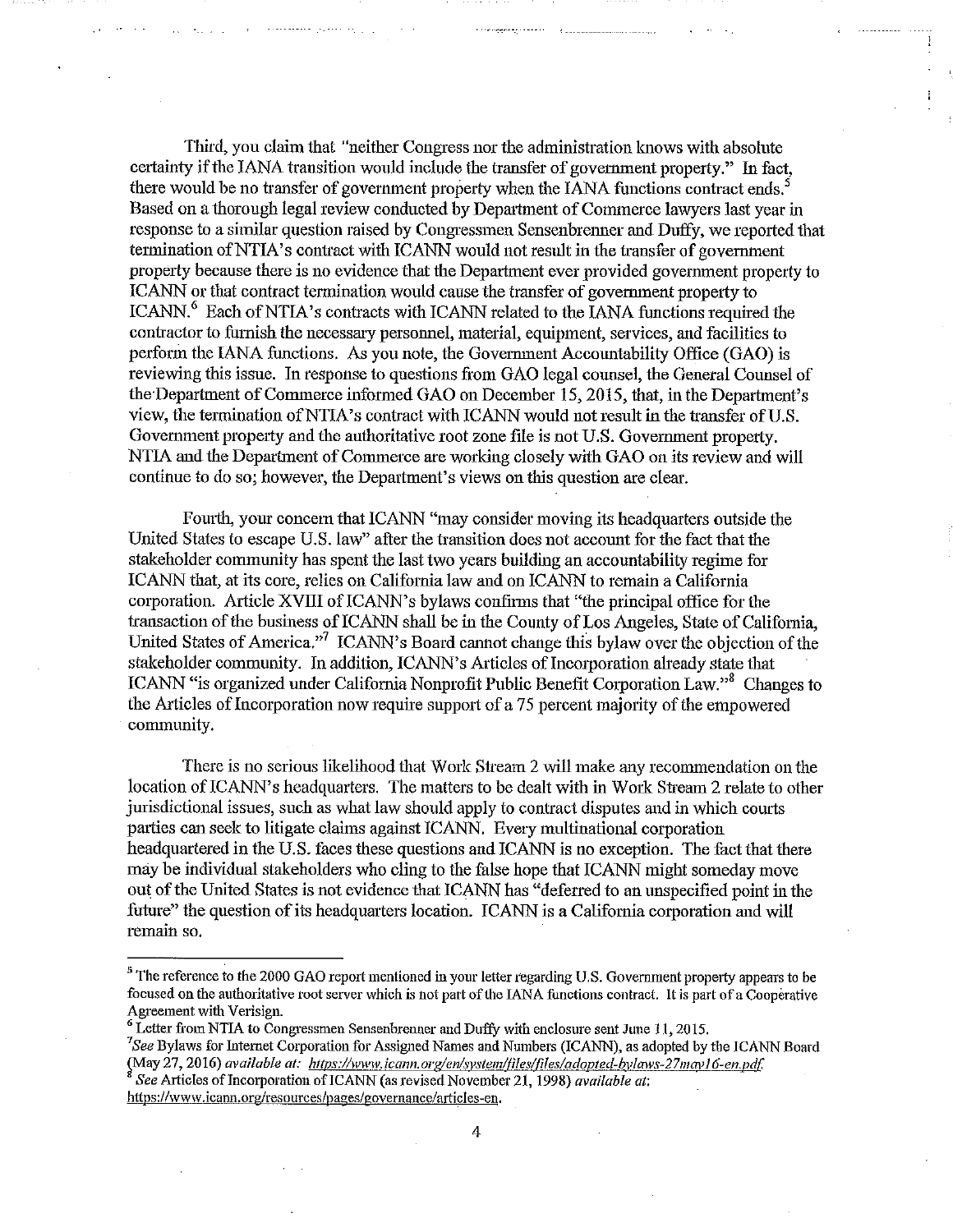Fifth, your contention that "this proposal will only further embolden an unaccountable ICANN board, which post-transition will only be beholden to a multi-stakeholder connnunity that has unfortunately shown either an unwillingness or inability to hold the board accountable for its own promises" is not supported by the facts. As you point out, ICANN's former CEO promised at a 2015 hearing that once the community and the stakeholders present the Board with a consensus proposal, the Board would transmit it to NTIA without change. That is exactly what happened on March 10, 2016. Prior to the chartering organizations' affirming their support for the plan that week at meetings in Morocco, there was no final plan. Moreover, there was never any promise from the Board that its members would not participate in the process to develop a plan as your letter seems to imply. In fact, ICANN board members are themselves important stakeholders and their participation in the process was not only expected and encouraged, it was necessary for the community as a whole to arrive at a sound, final proposal.

The proposal that Heritage Foundation cites, and that you reference in your letter, was not a final proposal. It did not have the broad suppoti of stakeholders outside of the working group, as was evidenced when the full ICANN community convened in Dublin last fall. Most important, the proposed draft plan proposed such a radical restructuring of ICANN that it might well have failed to satisfy NTIA's criteria that the proposal had to maintain the security and stability of the domain name system. There is no basis given all these facts to conclude that the Board will not be held accountable post-transition.

At the end of your letter, you provide a list of other concems that you believe have not been adequately addressed. While your letter does not describe the nature of your concerns, I will also address those issues here.

First, the future operation and security of the U.S. Government-administered legacy toplevel domains (TLDs) of .mil aud .gov are well-protected. The operation of and responsibility for the .mil and .gov domains are not impacted by the transition. ICANN cannot reassign the .mil, .gov, or the .edu, or .us domains, without the approval of the U.S. Government. However, to ease all concems, NTIA and ICANN have reaffinned that the U.S. Government is the sole administrator of .mil, .gov, .edu, and .us and that no change can be made to these domains without the express written approval of the U.S. Government.<sup>9</sup>

Second, your concerns about ICANN's antitrust status are misplaced. The U.S. Government has conferred no antitrust immunity on ICANN for its new generic top level domain (gTLD) program or any other ICANN policy making functions through the lANA functions contract. ICANN's new gTLD program and its other policy making functions are not part of the lANA functions services provided through the current contract with the U.S. Department of Commerce. Moreover, as previously noted, NTIA has no oversight role or regulatory authority over ICANN. In its decision to move forward with the transition at this time, the U.S. Govemment did not identify any significant competitive issues relating to the proposed transition. Nonetheless, post-transition U.S. competition laws would apply to the conduct of ICANN and its constituent groups in their policymaking activities just as they do today and to the same extent as those laws now apply to other private entities.

5

<sup>&</sup>lt;sup>9</sup> See letters at: https://www.ntia.doc.gov/page/exchange-letters-us-government-administered-tlds.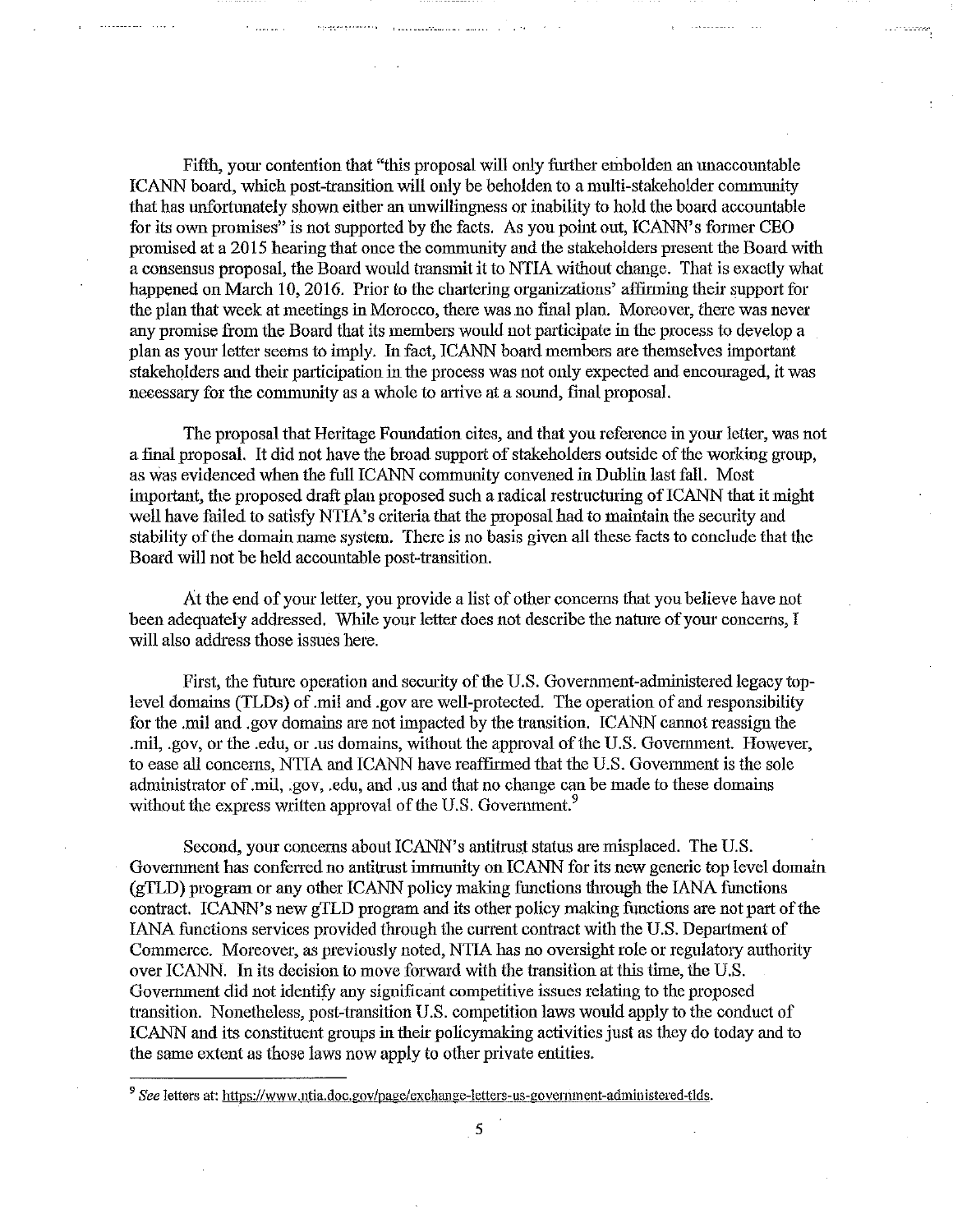Third, ICANN currently has no authority to impose global taxes and will not have that ability post the transition. The fees that registry and registrars pay ICANN are established in commercially negotiated contracts which are reviewed by the multistakeholder community. In addition, ICANN is not involved in setting the fees Internet users or domain name registrants pay. Domain name registry and registrars in the content of commercial decisions set those prices.

In conclusion, we all agree that Internet freedom and a global interoperable Internet that is secure and resilient for future generations is paramount for U.S. global policy. Free expression exists and flourishes online not because of perceived U.S. government oversight over the DNS system, or because of any asserted special relationship that the United States has with ICANN. Global stakeholders active in the operation and governance of the Internet understand these facts, which is why civil society leaders and others support the proposal and agree that the lANA transition is the best way to ensure the continued functionality of the global Internet.

I also want to assme you that even after a transition, the United States Government would play an active leadership role in advocating for a free and open Internet within ICANN and in all other international venues. I look forward to working with you as we identity, advocate, and implement the policies that will truly support a free and open Intemet.

If you have any questions or need more information about matters described in this letter, please feel free to contact me or NTIA's Director of Congressional Affairs, Jim Wasilewski at (202) 482-1830.

Sincerely,

Hermanco E. Aftrashla Lawrence E. Strickling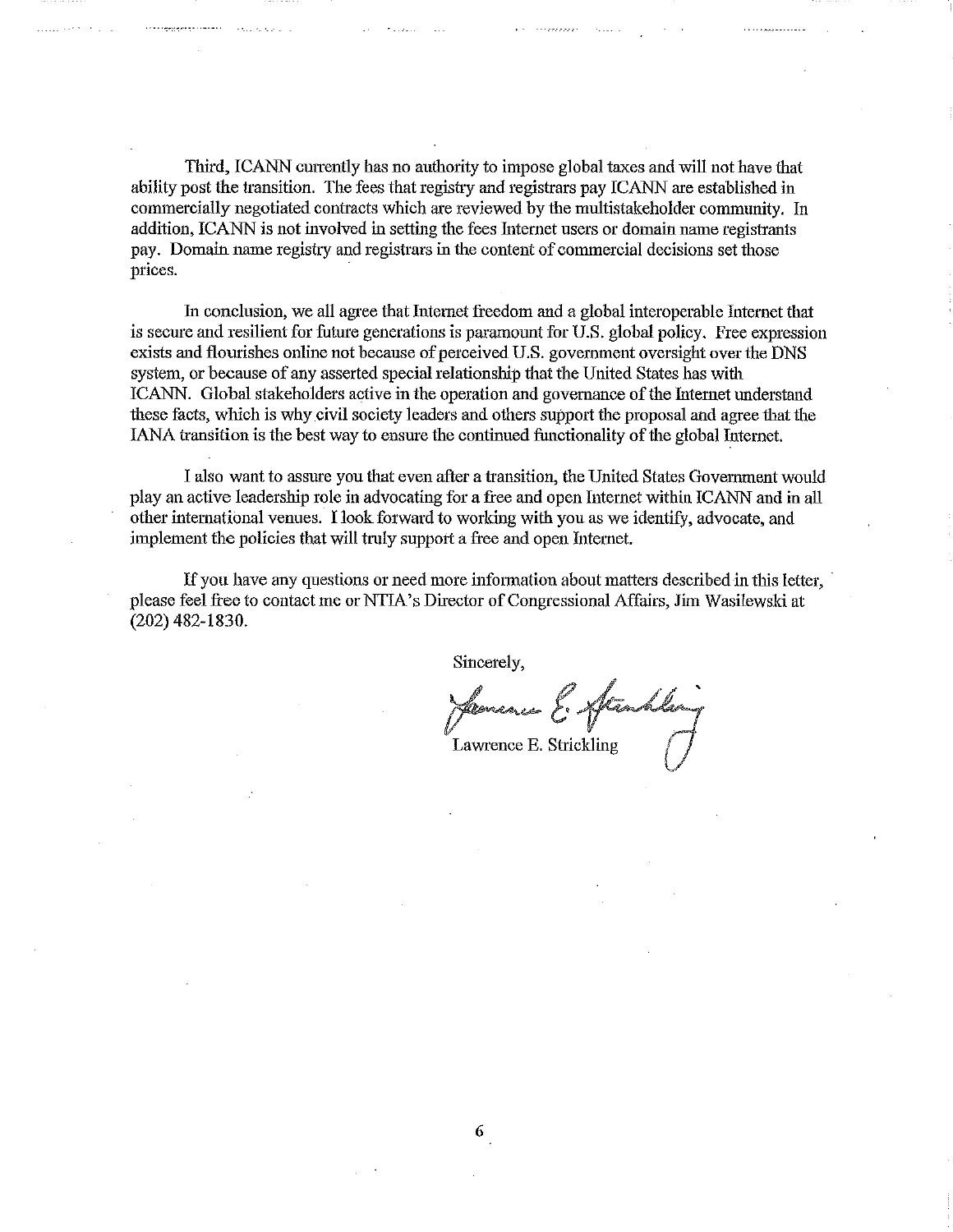

UNITED STATES DEPARTMENT OF COMMERCE The Assistant Secretary for Communications and Information Washington, D.C. 20230

## **JUl** 1 8 2016

The Honorable James Lankford United States Senate Washington, DC 20510

Dear Senator Lankford:

I am writing in response to yom May 19, 2016 letter regarding the Internet Assigned Numbers Authority (lANA) Functions Stewardship Transition Proposal developed by the global multistakeholder community and delivered to NTIA on March 10, 2016.

At the outset, we share your goal of protecting Internet freedom. One of our criteria for evaluating the transition proposal is whether it maintains the openness of the Internet. After months of exhaustive review by agencies of the federal government, NTIA concluded on June 9 that the transition met this standard as well as the other criteria NTIA established for the transition.

This conclusion is based in large part on the fact that the best way to preserve Internet freedom is to depend on the community of stakeholders who own and operate, transact business, and exchange information over the myriad of networks that comprise the Internet. Free expression is protected by the open, decentralized nature of the Intemet, the neutral manner in which the technical aspects of the Internet are managed and the commitment of the stakeholder connunity to maintain openness. As you point out, Freedom House recently repmted that "Intemet freedom around the world has declined for the fifth consecutive year ... " Notably, its prescription for defending Internet freedom is to encourage the U.S. Government to "completel the transition to a fully privatized Domain Name System."

What will not be effective to protect Intemet freedom is to continue the lANA functions contract. That contract is too limited in scope to be a tool for protecting Internet freedom. It simply designates ICANN to perform the technical IANA functions of managing the database of protocol parameters, allocating IP numbers and processing changes to the root zone file. It does not grant NTIA any authority over ICANN's day-to-day operations or the organization's accountability to the stakeholder community. The transition proposal contains a series of enhancements to ICANN's accountability that go beyond any authority that NTIA or the U.S. Govemment has today. For example, the U.S. Govemment has no ability to reject an ICANN budget or to remove an ICANN board member  $-$  two of the new enumerated community powers.

<sup>1</sup>*See* atticle by Mark P. Lagon and Eileen Donahoe on "Keeping internet govemance out of the wrong hands," The **Hill, (July 7, 2016).** *Lagon is president of Freedom House and served as U.S. ambassador to Combat Human T1'afficking underformer President George* **W.** *Bush. Donahoe is an officer of the Freedom House Board and fanner US. ambassador to the U.N. Human Rights Council under President Obama. Article available at:*  **http://thehill.com/blogs/pundits-blog/technoiogy/286785-keeping-internet-governance-out-of-the-wrong-hands.**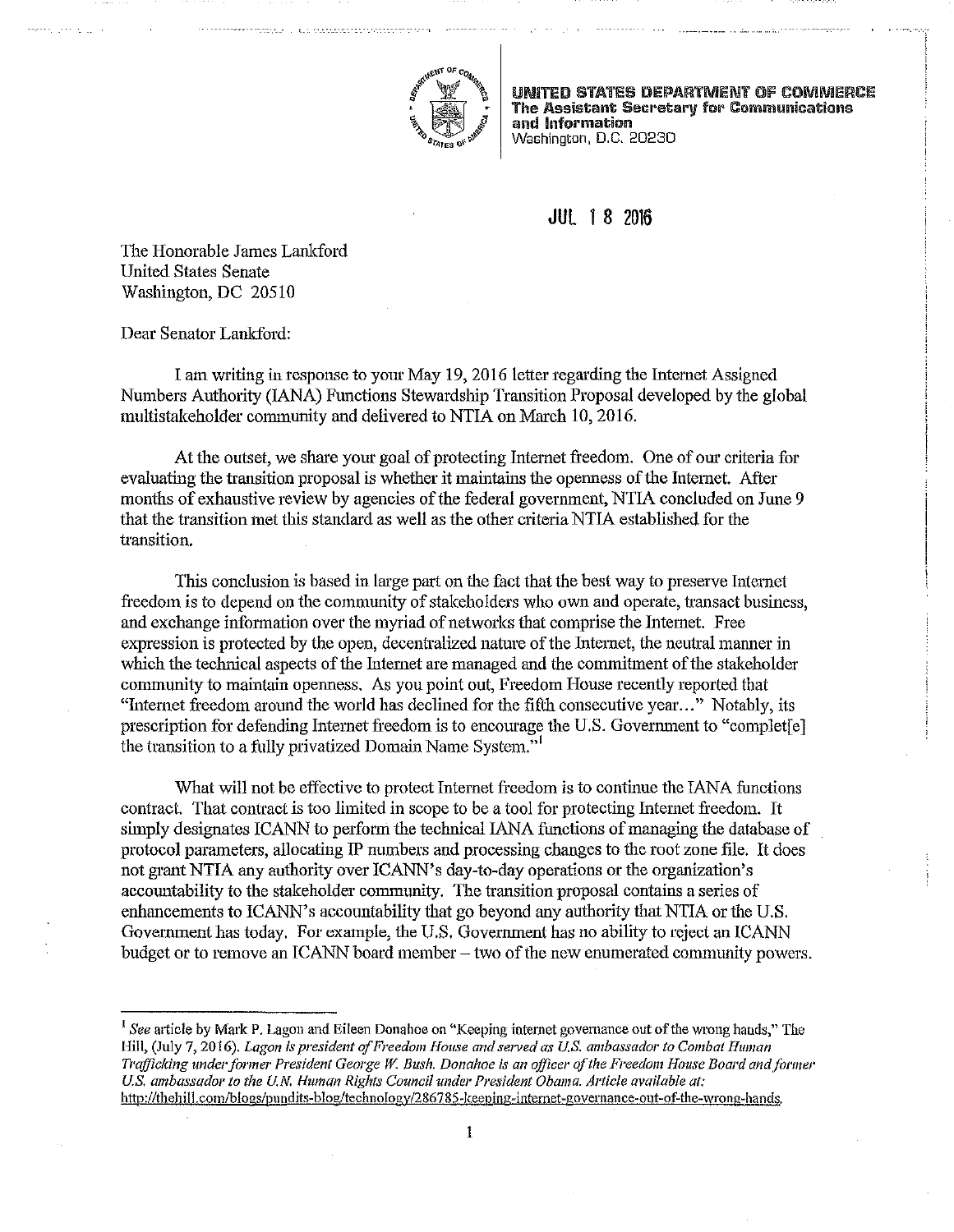Extending the contract, as you ask us to do, could actually lead to the loss of Internet freedom we all want to maintain. The potential for serious consequences from extending the contract beyond the time necessary for ICANN to complete implementation of the transition plan is very real and has implications for ICANN, the multistakeholder model, and the credibility of the United States in the global community.

Privatizing the domain name system has been a goal of Democratic and Republican administrations since 1997. Prior to our 2014 announcement to complete the privatization, some govemments used NTIA' s continued role with the lANA functions to justify their demands that the United Nations, the Intemational Telecommunication Union (ITU) or some other body of governments should take control over the domain name system. Failing to follow through on the transition or unilaterally extending the contract will only embolden those authoritarian regimes that routinely advocate for government-led or intergovernmental management of the Intemet via the United Nations. Former Homeland Security Secretary Michael Chertoff and retired Vice Chairman of the Joint Chiefs of Staff James Cartwright recently noted the risks that would come with rejecting or delaying the transition, writing as follows:

To reject or even delay the transition would be a gift to those govemments threatened by a free and open Intemet. The multistakeholder model is exactly what has allowed policy to keep pace with the Internet's rapid growth. The proposal includes all voices and is built on a foundation of transparency and accountability. It is a quintessentially American policy. When our values of freedom and democracy spread around the world and are shared by others, we are more secure at home and the world is more stable. We support this stewardship transition, as it will pave the way for American values and the free and open Internet around the world.<sup>2</sup>

Additionally, the Global Commission on Internet Governance, comprised of leading experts around the world, called upon the U.S. Government to adopt the proposal and to meet the September 2016 target date for the transition of the IANA functions. In the words of the Global Commission: "Failure to do so will send the wrong message to the international community, increase distrust, and will likely encourage some governments to pursue their own national or even regional Internets."<sup>3</sup>

The global Intemet community, comprised of businesses, technical experts, and public interest groups, support this transition and want to see the United States follow through on its long-standing, well-considered commitment to privatize the domain name system.<sup>4</sup> Your letter

http://www.broadcastingcable.com/news/washington/ntia-praised-domain-name -sign/157184.

<sup>&</sup>lt;sup>2</sup> See article by Michael Chertoff and James Cartwright on "How to Keep the Internet Free and Open," Politico, (June 8, 2016) at: http://www.politico.com/agenda/story/2016/06/keep-internet-free-and-open-icann-000140.<br><sup>3</sup> *See* statement by the Global Commission on Internet Governance at:

<sup>4</sup>**For example, the Internet Association, Computer & Communications Industry Association and Internet**  Infrastructure Coalition stated, 'The internet economy applauds NTIA for its deliberative and thorough work **reviewing the ICANN transition proposals to ensure its principles for a successfhl transition are met. Our**  organizations agree that the proposals to transition ICANN from U.S. Government stewardship to a bottom-up, multistakeholder model satisfy NTIA principles and provide the intemet with the best path forward for selfgovernance. It is important that Congress not artificially slow down the transition beyond the September 30 expiration of the current IANA contract." See NTIA Blog "What They are Saying: Reaction to NTIA's Assessment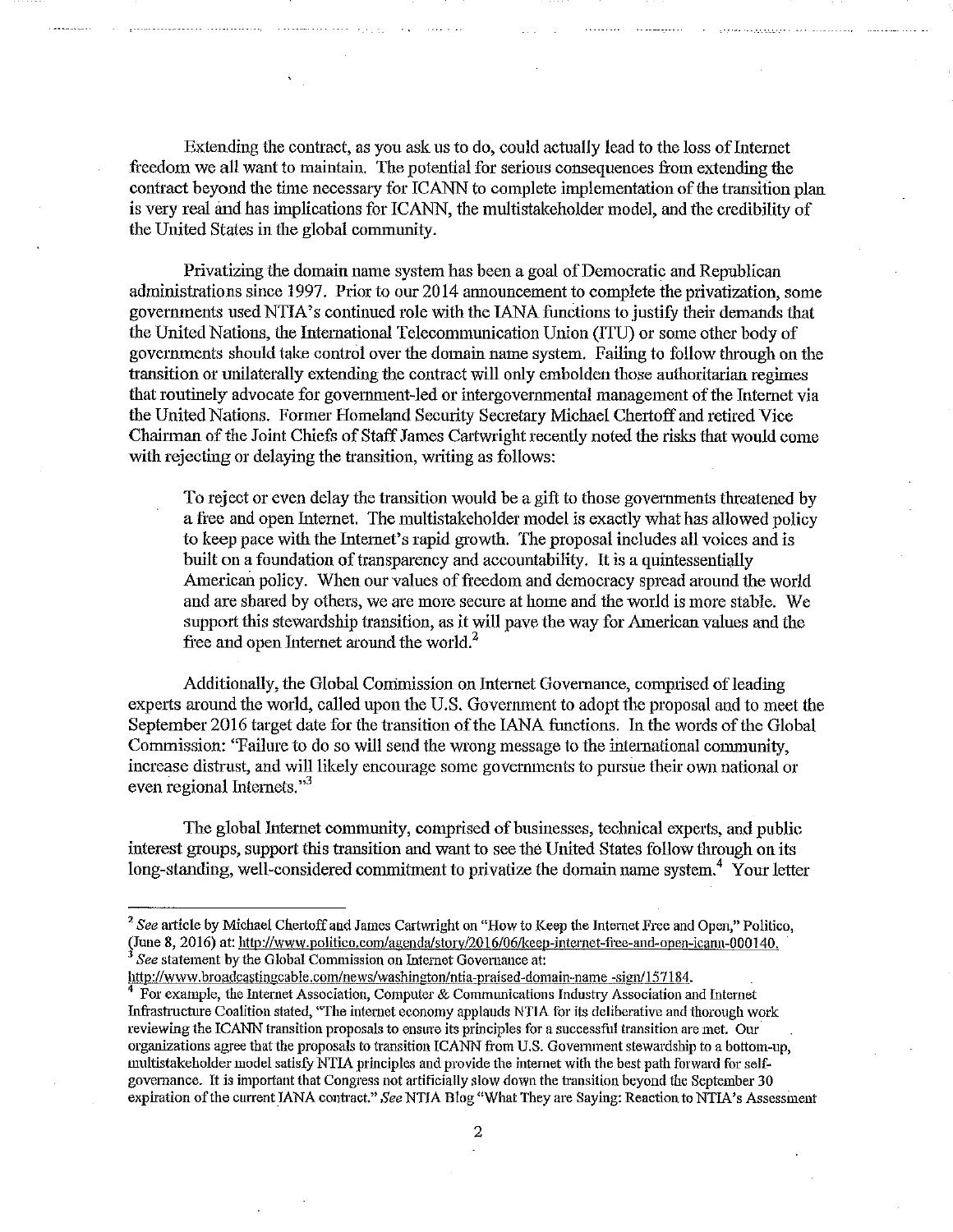reaches a different conclusion and appears to be based on a misunderstanding of the transition proposal. We respond to each concem below and of course are willing to meet with you and your staff members to provide more education on the plan at any time.

First, your claim that "ICANN's proposal significantly increases the power of foreign govemments," is simply not true. The transition proposal does not expand the role of govemments vis-a-vis other stakeholders. The bylaws retain the prohibition on government officials serving as voting board members. The role of govemments in ICANN policymaking remains advisory. Under the transition plan, govemments will continue, through the Govemmental Advisory Committee (GAC), to provide input to the Board in the normal course of business. And, as is currently the case, the Board will be able to reject GAC advice. Today, the Board does give special consideration to consensus GAC advice. The proposal codifies this current practice through a bylaw change that limits this Board deference to consensus advice specifically defined as advice to which no one country formally objects. The threshold for rejecting such GAC consensus advice does increase from 50 percent to 60 percent, but given the codification of "consensus" in the bylaws, this standard only applies to advice from governments to which no govemment, including the United States, has objected. Given that fact, we would want and expect the Board always to accept consensus GAC advice and never reject it, regardless of the threshold.

The GAC has the potential to participate in the Empowered Community, but only at a level commensurate with other stakeholders. Notably, the GAC cannot unilaterally exercise the community powers. Moreover, the bylaws expressly prohibit the GAC from participating in the community powers when the issue in contention is a Board action on GAC advice.

The GAC has not yet decided whether it will participate in any exercise of community powers. The cunent position of the U.S. Govermnent, shared by many other nations, is that the GAC should not participate in any exercise of the community powers. To do so risks converting the GAC's role from that of an expert body providing public policy advice to the Board into an operational role for which the GAC is not organized and at which the GAC likely could not be effective. Accordingly, absent a unique and extreme set of facts, the U.S. Government presumptively will oppose any invitation to the GAC to join other parts of the ICANN multistakeholder community to exercise any of the community powers.

Second, your claim that "the proposal to insert into ICANN's bylaws an undefined commitment to respect 'internationally recognized human rights; would open the door to the regulation of content" does not acknowledge the constraints placed on ICANN in its bylaws. Including a commitment to human rights in the ICANN bylaws does not encourage the organization to go beyond its constituency and limited mission. The plan makes it clear that whatever the commitment to internationally recognized human rights, it will be constrained by the mission and core values set forth in the ICANN bylaws. Accordingly, elaborating on the commitment through Work Stream 2 will not lead to an expansion of ICANN's mission or scope beyond the stable and secure operation of the domain name system.

of the IANA Stewardship Transition Proposal" at: https://www.ntia.doc.gov/blog/2016/what-they-re-saying**reaction-ntia-s-assessment-iana-stewardship-transition-proposal.**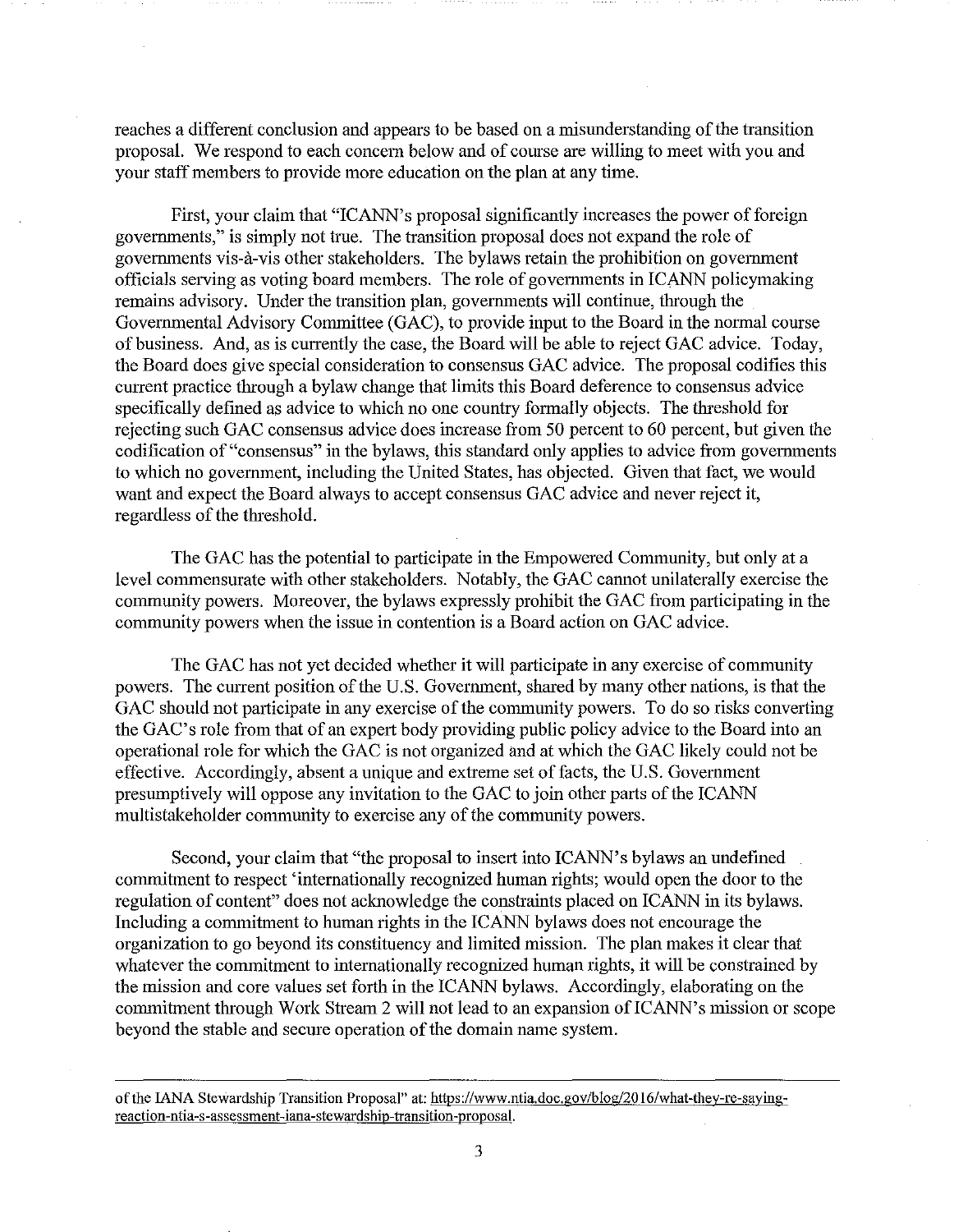Third, you claim that "neither Congress nor the administration knows with absolute certainty if the lANA transition would include the transfer of government property." In fact, there would be no transfer of government property when the IANA functions contract ends.<sup>5</sup> Based on a thorough legal review conducted by Department of Commerce lawyers last year in response to a similar question raised by Congressmen Sensenbrenner and Duffy, we reported that termination of NTIA's contract with ICANN would not result in the transfer of government property because there is no evidence that the Department ever provided government property to ICANN or that contract tennination would cause the transfer of government propetiy to ICANN, <sup>6</sup> Each of NTIA's contracts with ICANN related to the IANA functions required the contractor to furnish the necessary personnel, material, equipment, services, and facilities to perform the lANA functions. As you note, the Government Accountability Office (GAO) is reviewing this issue. In response to questions from GAO legal counsel, the General Counsel of the Department of Commerce informed GAO on December 15, 2015, that, in the Department's view, the termination of NTIA's contract with ICANN would not result in the transfer of U.S. Govemment propetiy and the authoritative root zone file is not U.S. Government property. NTIA and the Department of Commerce are working closely with GAO on its review and will continue to do so; however, the Department's views on this question are clear.

Fourth, your concern that ICANN "may consider moving its headquarters outside the United States to escape U.S. law" after the transition does not account for the fact that the stakeholder community has spent the last two years building an accountability regime for ICANN that, at its core, relies on California law and on ICANN to remain a California corporation. Article XVIII of ICANN's bylaws confirms that "the principal office for the transaction of the business of ICANN shall be in the County of Los Angeles, State of California, United States of America."<sup>7</sup> ICANN's Board cannot change this bylaw over the objection of the stakeholder community. In addition, ICANN's Articles of Incorporation already state that ICANN "is organized under California Nonprofit Public Benefit Corporation Law."<sup>8</sup> Changes to the Articles of Incorporation now require support of a 75 percent majority of the empowered community.

There is no serions likelihood that Work Stream 2 will make any recommendation on the location of ICANN's headquarters. The matters to be dealt with in Work Stream 2 relate to other jurisdictional issues, such as what law should apply to contract disputes and in which courts parties can seek to litigate claims against ICANN. Every multinational corporation headquartered in the U.S. faces these questions and ICANN is no exception. The fact that there may be individual stakeholders who cling to the false hope that ICANN might someday move out of the United States is not evidence that ICANN has "deferred to an nnspecified point in the future" the question of its headquarters location. ICANN is a California corporation and will remain so.

https://www.icann.org/resources/pages/governance/articles-en.

4

<sup>&</sup>lt;sup>5</sup> The reference to the 2000 GAO report mentioned in your letter regarding U.S. Government property appears to be focused on the authoritative root server which is not part of the IANA functions contract. It is part of a Cooperative Agreement with Verisign.

 $6$  Letter from NTIA to Congressmen Sensenbrenner and Duffy with enclosure sent June 11, 2015.

*<sup>7</sup> See* Bylaws for Internet Corporation for Assigned Names and Numbers (ICANN), as adopted by the ICANN Board May 27, 2016) *available at:* https://www.icann.org/en/system/files/files/adopted-bylaws-27may16-en.pdf.<br><sup>8</sup> See Articles of Incorporation of ICANN (as revised November 21, 1998) *available at:*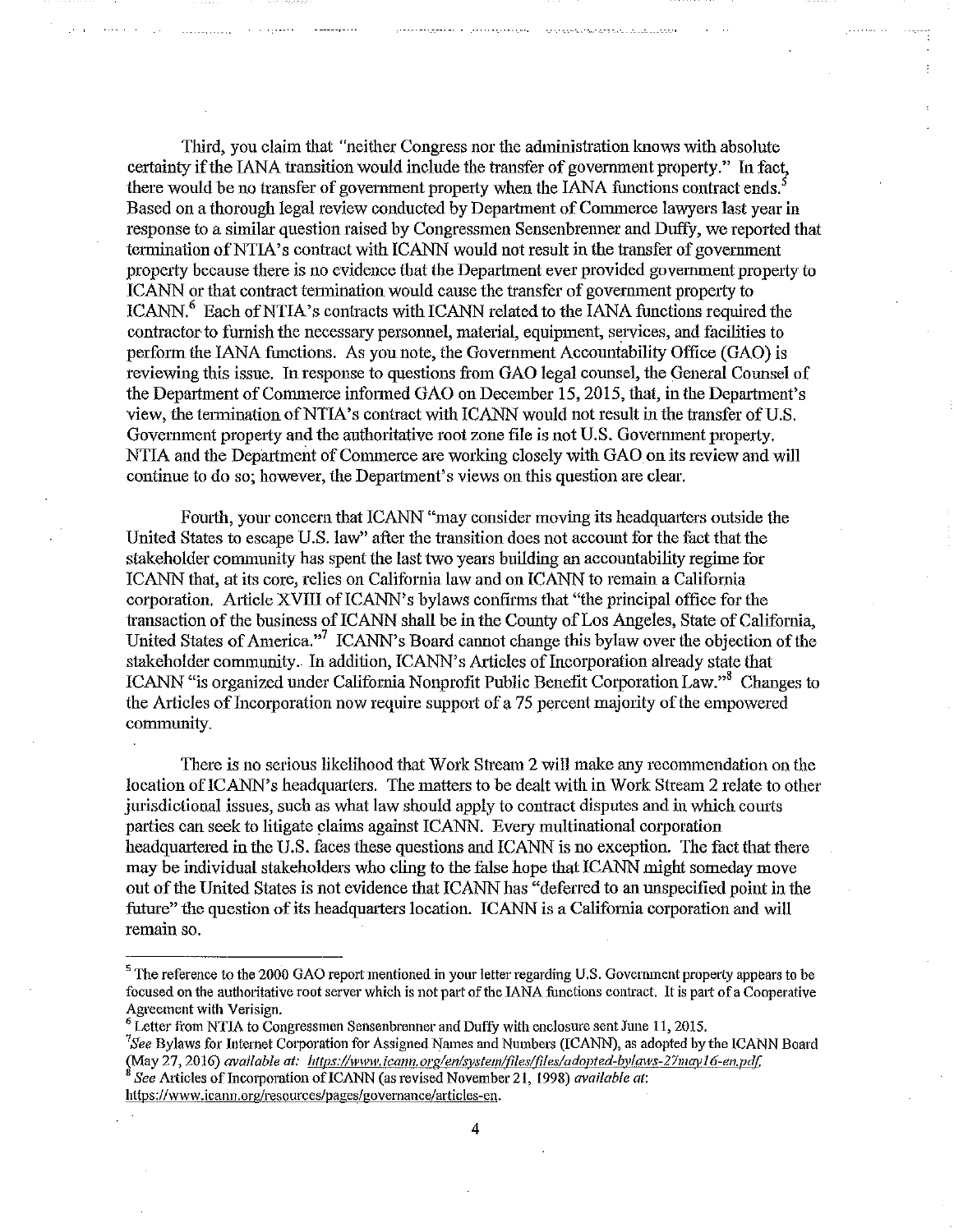Fifth, your contention that "this proposal will only further embolden an unaccountable ICANN board, which post-transition will only be beholden to a multi-stakeholder connnunity that has unfortunately shown either an unwillingness or inability to hold the board accountable for its own promises" is not supported by the facts. As you point out, ICANN's former CEO promised at a 2015 hearing that once the community and the stakeholders present the Board with a consensus proposal, the Board would transmit it to NTIA without change. That is exactly what happened on March 10, 2016. Prior to the chartering organizations' affirming their support for the plan that week at meetings in Morocco, there was no final plan. Moreover, there was never any promise from the Board that its members would not participate in the process to develop a plan as your letter seems to imply. In fact, ICANN board members are themselves important stakeholders and their participation in the process was not only expected and encouraged, it was necessary for the connnunity as a whole to arrive at a sound, final proposal.

The proposal that Heritage Foundation cites, and that you reference in your letter, was not a final proposal. It did not have the broad support of stakeholders outside of the working group, as was evidenced when the full ICANN community convened in Dublin last fall. Most important, the proposed draft plan proposed such a radical restructuring of ICANN that it might well have failed to satisfy NTIA's criteria that the proposal had to maintain the security and stability of the domain name system. There is no basis given all these facts to conclude that the Board will not be held accountable post-transition.

At the end of your letter, you provide a list of other concems that you believe have not been adequately addressed. While your letter does not describe the natme of your concerns, I will also address those issues here.

First, the future operation and security of the U.S. Government-administered legacy toplevel domains (TLDs) of .mil and .gov are well-protected. The operation of and responsibility for the .mil and .gov domains are not impacted by the transition. ICANN cannot reassign the .mil, .gov, or the .edu, or .us domains, without the approval of the U.S. Govemment. However, to ease all concerns, NTIA and ICANN have reaffirmed that the U.S. Government is the sole administrator of .mil, .gov, .edu, and .us and that no change can be made to these domains without the express written approval of the U.S. Government.<sup>9</sup>

Second, your concerns about ICANN's antitrust status are misplaced. The U.S. Government has conferred no antitrust immunity on ICANN for its new generic top level domain (gTLD) program or any other ICANN policy making functions through the IANA functions contract. ICANN's new gTLD program and its other policy making functions are not part of the LANA functions services provided through the current contract with the U.S. Department of Commerce. Moreover, as previously noted, NTIA has no oversight role or regulatory authority over ICANN. In its decision to move forward with the transition at this time, the U.S. Govennnent did not identify any significant competitive issues relating to the proposed transition. Nonetheless, post-transition U.S. competition laws would apply to the conduct of ICANN and its constituent groups in their policymaking activities just as they do today and to the same extent as those laws now apply to other private entities.

<sup>&</sup>lt;sup>9</sup> See letters at: https://www.ntia.doc.gov/page/exchange-letters-us-government-administered-tlds.